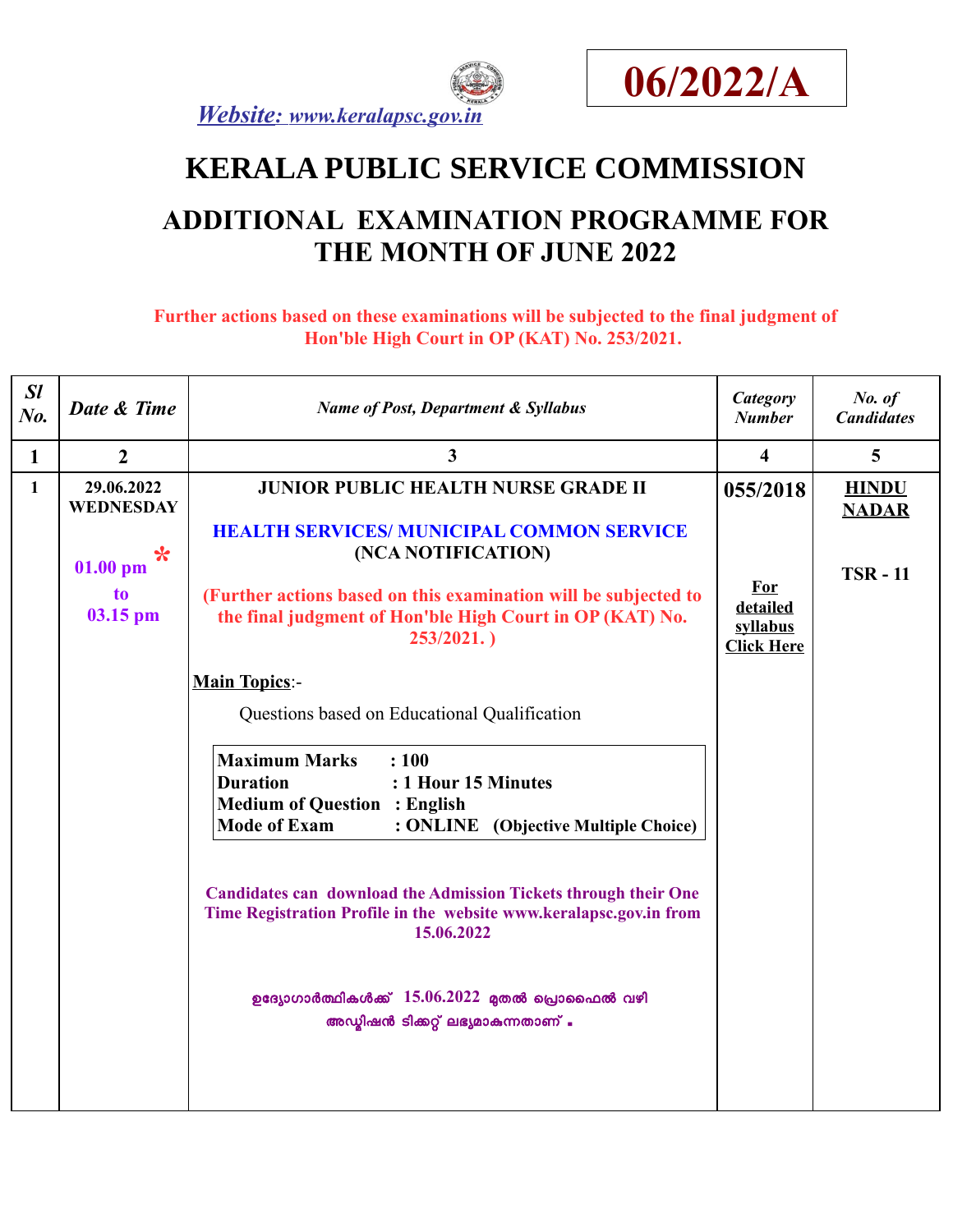| $\overline{2}$ | 29.06.2022<br><b>WEDNESDAY</b> | <b>JUNIOR PUBLIC HEALTH NURSE GRADE II</b>                                                                                                                 | 057/2018                                         | <b>DHEEVARA</b>                            |
|----------------|--------------------------------|------------------------------------------------------------------------------------------------------------------------------------------------------------|--------------------------------------------------|--------------------------------------------|
|                |                                | <b>HEALTH SERVICES / MUNICIPAL COMMON SERVICE</b>                                                                                                          |                                                  | <b>KNR - 15</b>                            |
|                | $\ast$<br>$01.00$ pm<br>to     | (NCA NOTIFICATION)                                                                                                                                         |                                                  |                                            |
|                | 03.15 pm                       | (Further actions based on this examination will be subjected to<br>the final judgment of Hon'ble High Court in OP (KAT) No.<br>253/2021.                   | For<br>detailed<br>syllabus<br><b>Click Here</b> |                                            |
|                |                                | <b>Candidates can download the Admission Tickets through their One</b><br>Time Registration Profile in the website www.keralapsc.gov.in from<br>15.06.2022 |                                                  |                                            |
|                |                                | ഉദ്യോഗാർത്ഥികൾക്ക് $15.06.2022$ മുതൽ പ്രൊഫൈൽ വഴി<br>അഡ്യിഷൻ ടിക്കറ്റ് ലഭ്യമാകുന്നതാണ് .                                                                    |                                                  |                                            |
| $\mathbf{3}$   | 29.06.2022<br><b>WEDNESDAY</b> | <b>JUNIOR PUBLIC HEALTH NURSE GR.II</b>                                                                                                                    | 527/2019                                         | <b>PTA - 156</b>                           |
|                | $\ast$                         | <b>HEALTH SERVICES / MUNICIPAL COMMON SERVICE</b>                                                                                                          |                                                  | <b>PKD - 68</b><br><b>WYD - 58</b>         |
|                | $01.00$ pm<br>to<br>03.15 pm   | (Further actions based on this examination will be subjected to<br>the final judgment of Hon'ble High Court in OP (KAT) No.<br>253/2021.                   | For<br>detailed                                  | <b>KNR - 103</b>                           |
|                |                                | <b>Candidates can download the Admission Tickets through their One</b><br>Time Registration Profile in the website www.keralapsc.gov.in from<br>15.06.2022 | syllabus<br><b>Click Here</b>                    |                                            |
|                |                                | ഉദ്യോഗാർത്ഥികൾക്ക് $15.06.2022$ മുതൽ പ്രൊഫൈൽ വഴി                                                                                                           |                                                  |                                            |
|                |                                | അഡ്യിഷൻ ടിക്കറ്റ് ലഭ്യമാകുന്നതാണ് .                                                                                                                        |                                                  |                                            |
| 4              | 29.06.2022<br>WEDNESDAY        | <b>JUNIOR PUBLIC HEALTH NURSE GR.II</b>                                                                                                                    | 553/2019                                         |                                            |
|                |                                | <b>HEALTH SERVICES</b>                                                                                                                                     |                                                  | <b>PTA - 33</b>                            |
|                | $\ast$<br>$01.00$ pm<br>to     | (SPECIAL RECRUITMENT FOR SC & ST ONLY)                                                                                                                     | For<br>detailed<br>syllabus                      | <b>EKM - 10</b><br>$IDK - 15$<br>$PKD - 9$ |
|                | 03.15 pm                       | (Further actions based on this examination will be subjected to<br>the final judgment of Hon'ble High Court in OP (KAT) No.<br>253/2021.                   | <b>Click Here</b>                                | <b>KNR - 14</b>                            |
|                |                                | <b>Candidates can download the Admission Tickets through their One</b><br>Time Registration Profile in the website www.keralapsc.gov.in from<br>15.06.2022 |                                                  |                                            |
|                |                                | ഉദ്യോഗാർത്ഥികൾക്ക് $15.06.2022$ മുതൽ പ്രൊഫൈൽ വഴി<br>അഡ്യിഷൻ ടിക്കറ്റ് ലഭ്യമാകുന്നതാണ് .                                                                    |                                                  |                                            |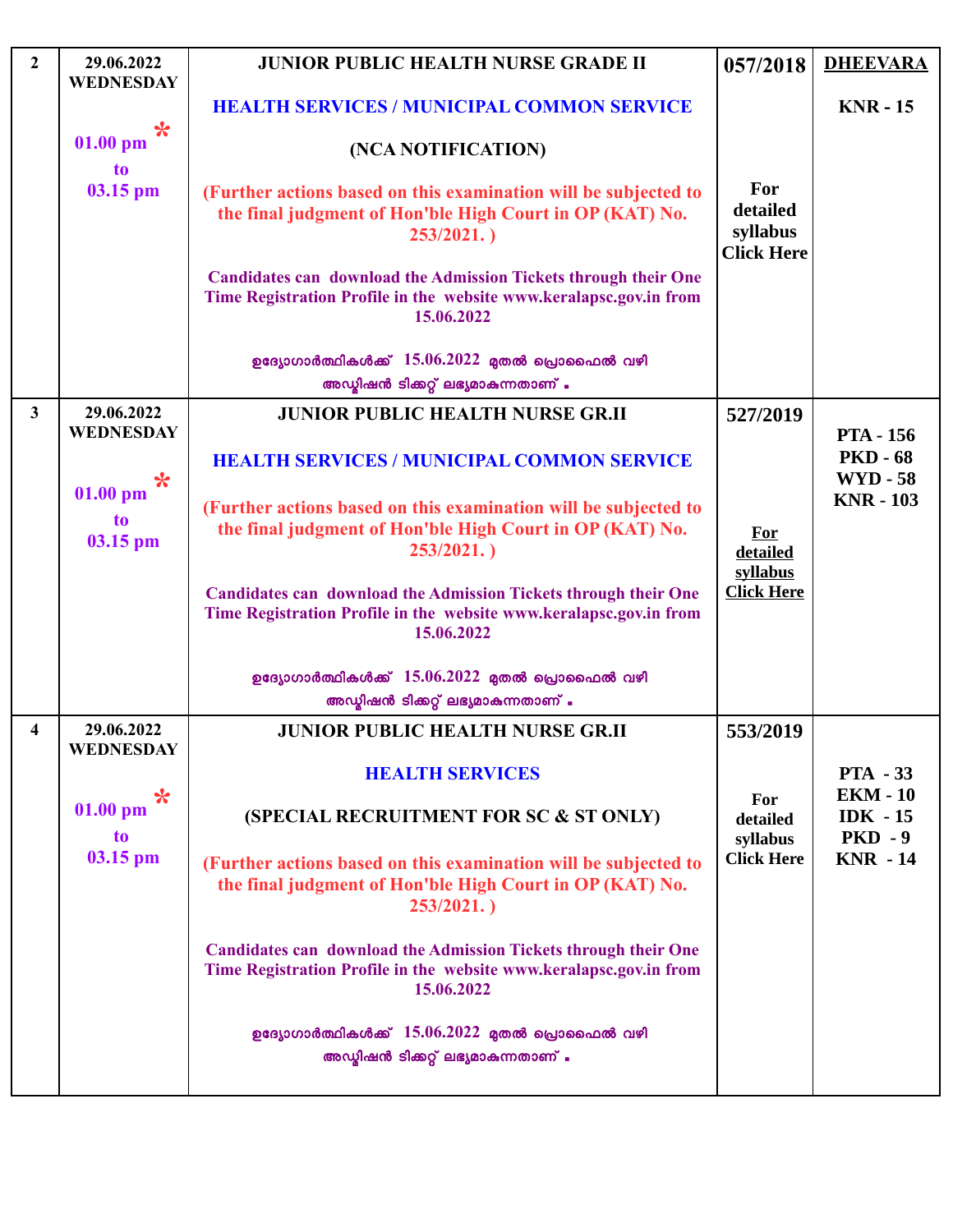| 5 | 29.06.2022<br><b>WEDNESDAY</b>           | <b>JUNIOR PUBLIC HEALTH NURSE GR.II</b>                                                                                                                    | 597/2019                                         | <b>MUSLIM</b>                      |
|---|------------------------------------------|------------------------------------------------------------------------------------------------------------------------------------------------------------|--------------------------------------------------|------------------------------------|
|   | $\ast$<br>$01.00$ pm<br>to<br>03.15 pm   | <b>HEALTH SERVICES / MUNICIPAL COMMON SERVICES</b><br>(NCA NOTIFICATION)                                                                                   | For                                              | <b>KTM - 23</b><br><b>EKM - 21</b> |
|   |                                          |                                                                                                                                                            | detailed<br>syllabus<br><b>Click Here</b>        |                                    |
|   |                                          | (Further actions based on this examination will be subjected to<br>the final judgment of Hon'ble High Court in OP (KAT) No.<br>253/2021.                   |                                                  |                                    |
|   |                                          | <b>Candidates can download the Admission Tickets through their One</b><br>Time Registration Profile in the website www.keralapsc.gov.in from<br>15.06.2022 |                                                  |                                    |
|   |                                          | ഉദ്യോഗാർത്ഥികൾക്ക് $15.06.2022$ മുതൽ പ്രൊഫൈൽ വഴി<br>അഡ്യിഷൻ ടിക്കറ്റ് ലഭ്യമാകുന്നതാണ് .                                                                    |                                                  |                                    |
| 6 | 29.06.2022                               | <b>JUNIOR PUBLIC HEALTH NURSE GR.II</b>                                                                                                                    | 598/2019                                         | <b>SIUC NADAR</b>                  |
|   | <b>WEDNESDAY</b>                         | <b>HEALTH SERVICES / MUNICIPAL COMMON SERVICES</b>                                                                                                         |                                                  | <b>PTA - 28</b>                    |
|   | ☆<br>$01.00$ pm<br><b>to</b><br>03.15 pm | (NCA NOTIFICATION)                                                                                                                                         | For<br>detailed<br>syllabus<br><b>Click Here</b> | <b>PKD - 5</b>                     |
|   |                                          | (Further actions based on this examination will be subjected to<br>the final judgment of Hon'ble High Court in OP (KAT) No.<br>253/2021.                   |                                                  |                                    |
|   |                                          | <b>Candidates can download the Admission Tickets through their One</b><br>Time Registration Profile in the website www.keralapsc.gov.in from<br>15.06.2022 |                                                  |                                    |
|   |                                          | ഉദ്യോഗാർത്ഥികൾക്ക് $15.06.2022$ മുതൽ പ്രൊഫൈൽ വഴി<br>അഡ്യിഷൻ ടിക്കറ്റ് ലഭ്യമാകുന്നതാണ് .                                                                    |                                                  |                                    |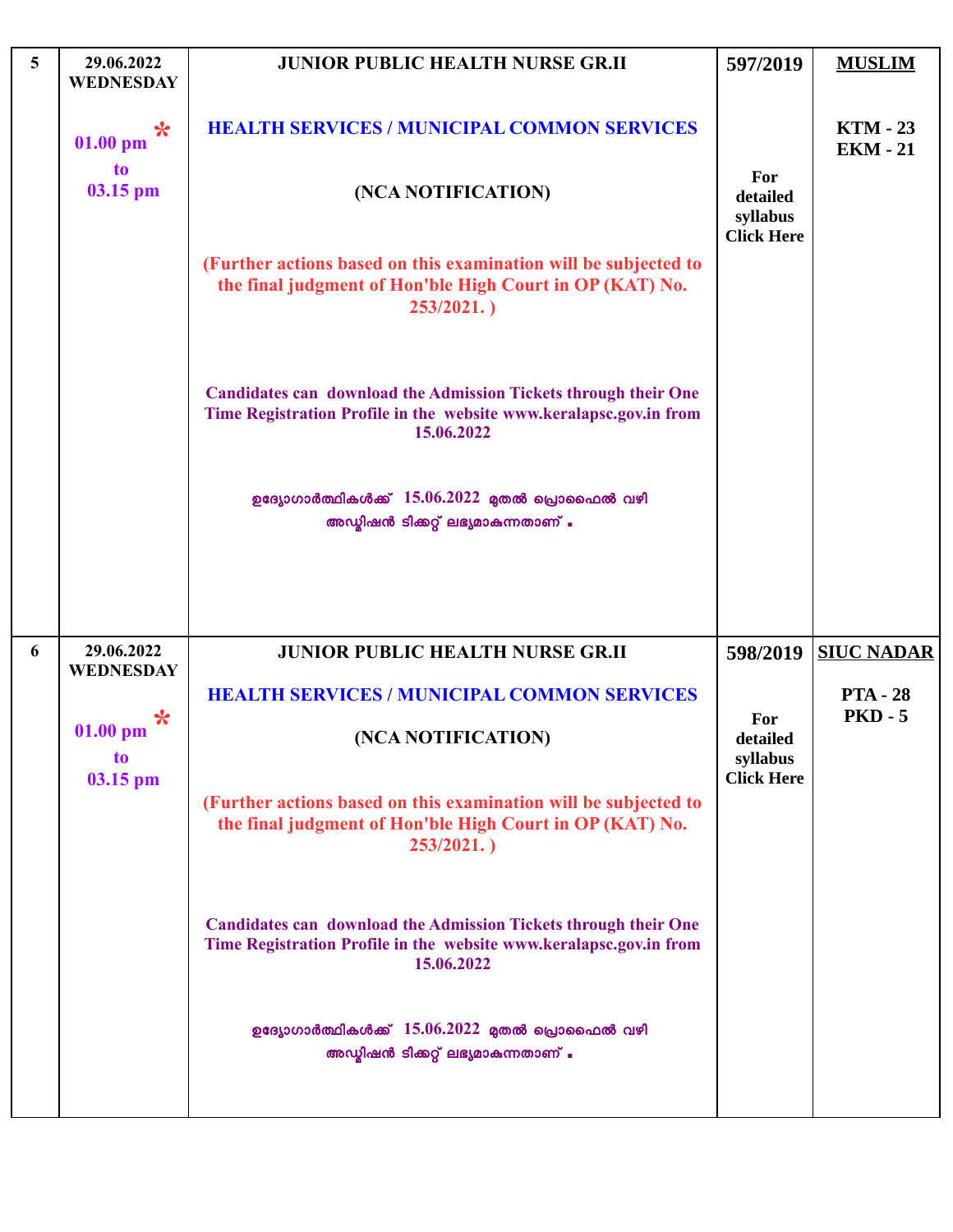| $\overline{7}$ | 29.06.2022<br><b>WEDNESDAY</b>         | <b>JUNIOR PUBLIC HEALTH NURSE GR.II</b>                                                                                                                    | 600/2019                                         | <b>HINDU</b><br><b>NADAR</b>             |
|----------------|----------------------------------------|------------------------------------------------------------------------------------------------------------------------------------------------------------|--------------------------------------------------|------------------------------------------|
|                |                                        | <b>HEALTH SERVICES / MUNICIPAL COMMON SERVICES</b>                                                                                                         |                                                  |                                          |
|                | $\ast$<br>$01.00$ pm<br>to<br>03.15 pm | (NCA NOTIFICATION)                                                                                                                                         | For<br>detailed<br>syllabus<br><b>Click Here</b> | $PTA - 5$<br><b>EKM - 1</b><br>$MLP - 6$ |
|                |                                        | (Further actions based on this examination will be subjected to<br>the final judgment of Hon'ble High Court in OP (KAT) No.<br>253/2021.                   |                                                  | $WYD - 1$                                |
|                |                                        | <b>Candidates can download the Admission Tickets through their One</b><br>Time Registration Profile in the website www.keralapsc.gov.in from<br>15.06.2022 |                                                  |                                          |
|                |                                        | ഉദ്യോഗാർത്ഥികൾക്ക് $15.06.2022$ മുതൽ പ്രൊഫൈൽ വഴി<br>അഡ്വിഷൻ ടിക്കറ്റ് ലഭ്യമാകുന്നതാണ് .                                                                    |                                                  |                                          |
| 8              | 29.06.2022                             | <b>JUNIOR PUBLIC HEALTH NURSE GR.II</b>                                                                                                                    | 601/2019                                         | <b>DHEEVARA</b>                          |
|                | <b>WEDNESDAY</b><br>$\ast$             | <b>HEALTH SERVICES / MUNICIPAL COMMON SERVICES</b>                                                                                                         |                                                  | $PTA - 6$                                |
|                | $01.00$ pm<br>to<br>03.15 pm           | (NCA NOTIFICATION)                                                                                                                                         | For<br>detailed<br>syllabus<br><b>Click Here</b> | $WYD - 2$                                |
|                |                                        | (Further actions based on this examination will be subjected to<br>the final judgment of Hon'ble High Court in OP (KAT) No.<br>253/2021.                   |                                                  |                                          |
|                |                                        | <b>Candidates can download the Admission Tickets through their One</b><br>Time Registration Profile in the website www.keralapsc.gov.in from<br>15.06.2022 |                                                  |                                          |
|                |                                        | ഉദ്യോഗാർത്ഥികൾക്ക് $15.06.2022$ മുതൽ പ്രൊഫൈൽ വഴി<br>അഡ്യിഷൻ ടിക്കറ്റ് ലഭ്യമാകുന്നതാണ് .                                                                    |                                                  |                                          |
|                |                                        |                                                                                                                                                            |                                                  |                                          |
|                |                                        |                                                                                                                                                            |                                                  |                                          |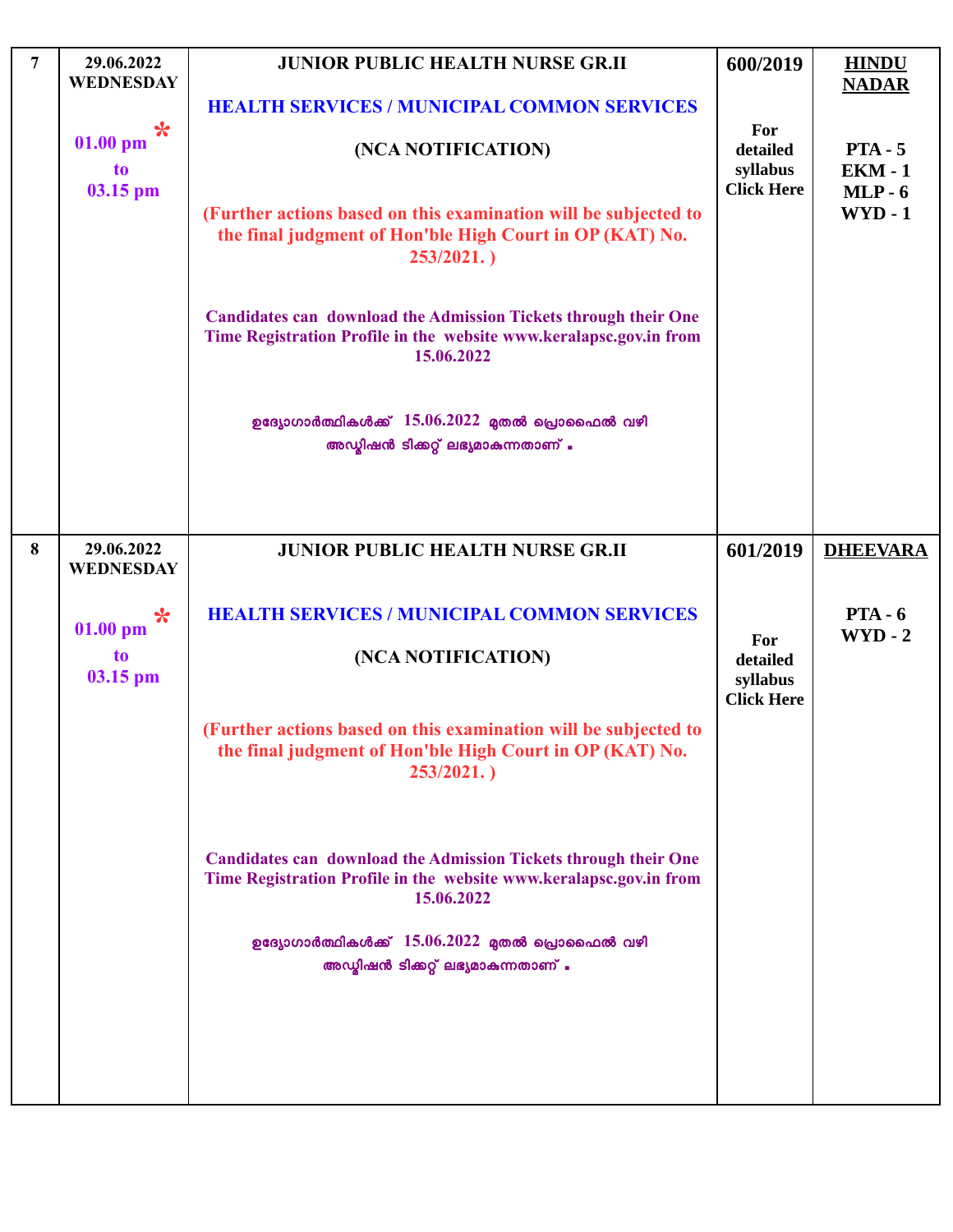| 9  | 29.06.2022<br><b>WEDNESDAY</b> | <b>JUNIOR PUBLIC HEALTH NURSE GR.II</b>                                                                                                                    | 602/2019                                  | <b>VISWAKAR</b><br>MA |
|----|--------------------------------|------------------------------------------------------------------------------------------------------------------------------------------------------------|-------------------------------------------|-----------------------|
|    | $\ast$<br>$01.00$ pm           | <b>HEALTH SERVICES / MUNICIPAL COMMON SERVICES</b>                                                                                                         | For                                       | <b>PTA</b> - 25       |
|    | <b>to</b><br>03.15 pm          | (NCA NOTIFICATION)                                                                                                                                         | detailed<br>syllabus<br><b>Click Here</b> | <b>PKD-6</b>          |
|    |                                | (Further actions based on this examination will be subjected to<br>the final judgment of Hon'ble High Court in OP (KAT) No.<br>253/2021.                   |                                           |                       |
|    |                                | <b>Candidates can download the Admission Tickets through their One</b><br>Time Registration Profile in the website www.keralapsc.gov.in from<br>15.06.2022 |                                           |                       |
|    |                                | ഉദ്യോഗാർത്ഥികൾക്ക് $15.06.2022$ മുതൽ പ്രൊഫൈൽ വഴി<br>അഡ്യിഷൻ ടിക്കറ്റ് ലഭ്യമാകുന്നതാണ് .                                                                    |                                           |                       |
|    |                                |                                                                                                                                                            |                                           |                       |
| 10 | 29.06.2022<br><b>WEDNESDAY</b> | <b>JUNIOR PUBLIC HEALTH NURSE GR.II</b>                                                                                                                    | 603/2019                                  | OBC                   |
|    | $\star$                        | <b>HEALTH SERVICES / MUNICIPAL COMMON SERVICES</b>                                                                                                         |                                           | <b>PKD - 30</b>       |
|    | $01.00$ pm<br>to<br>03.15 pm   | (NCA NOTIFICATION)                                                                                                                                         | For<br>detailed<br>syllabus               |                       |
|    |                                | (Further actions based on this examination will be subjected to<br>the final judgment of Hon'ble High Court in OP (KAT) No.<br>253/2021.                   | <b>Click Here</b>                         |                       |
|    |                                | <b>Candidates can download the Admission Tickets through their One</b><br>Time Registration Profile in the website www.keralapsc.gov.in from<br>15.06.2022 |                                           |                       |
|    |                                | ഉദ്യോഗാർത്ഥികൾക്ക് $15.06.2022$ മുതൽ പ്രൊഫൈൽ വഴി<br>അഡ്വിഷൻ ടിക്കറ്റ് ലഭ്യമാകുന്നതാണ് .                                                                    |                                           |                       |
|    |                                | <b>COMMON TEST FOR SL.NO. 1 TO 10</b>                                                                                                                      |                                           |                       |

 $\mathsf{L}$